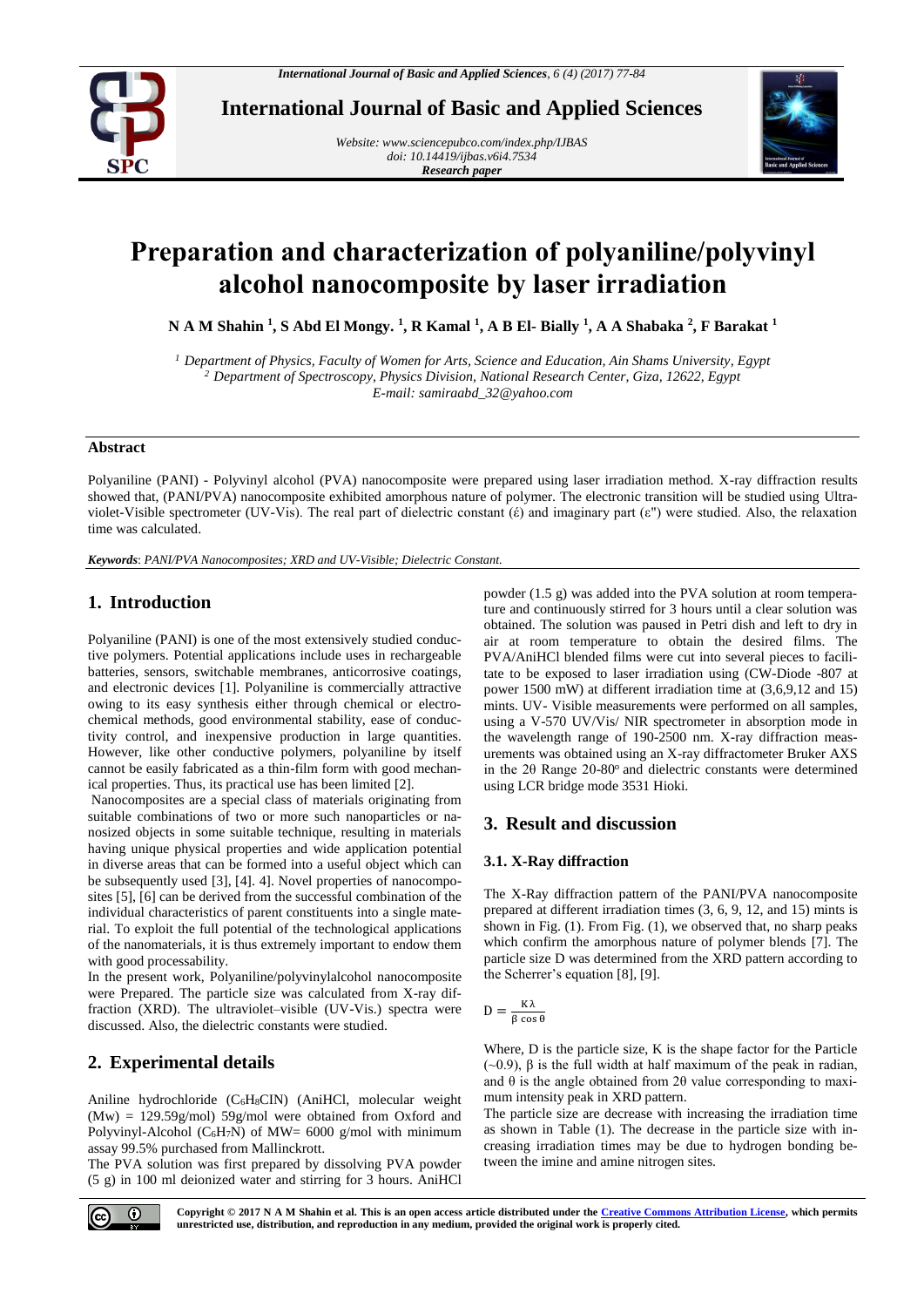**Table 1:** The Particle Size of PANI/PVA Nanocomposite at Different Irradiation Time (3, 6, 9, 12 and 15) Mints





**Fig. 1:** X-Ray Diffraction Pattern of PANI/PVA Nanocomposite at Different Irradiation Times (3, 6,9,12 and 15) Min.

#### **3.2. UV-Vis absorption spectroscopy**

The UV–Vis spectra of PANI/PVA composite prepared before and after exposure to irradiation is shown in Figure (2). By comparing PANI/PVA composite and PANI/PVA composite at different irradiation times (3, 6, 9, 12 and 15) min., it can be observed that, with increasing irradiation time, the  $\pi$ -  $\pi$ <sup>\*</sup> absorption band at 230 nm and n-π\* absorption band at 286nm are slightly shifted towards higher wavelength at (232, 238, 236, 236, 236) nm and (292, 296.296, 294, 296) nm respectively. This red shift which

indicates that, the conjugation chain of PANI enlarged and expected to lower the absorption energy [10-12]. Also, there are new bands appeared at (556,564,564,562 and 564) nm for irradiation time at (3, 6, 9, 12 and 15) min. respectively which corresponded to π- polaron transition, which are characteristic the protonated PANI [13-16]. This band is ascribed to cation radicals [17], and indicates the formation of bipolarons and PANI in emeraldine salt form [18-20].



Fig. 2: UV-Visible Spectrum of PANI/PVA Nanocomposite before and After Irradiation at Different Times (3, 6, 9, 12 and 15) Min.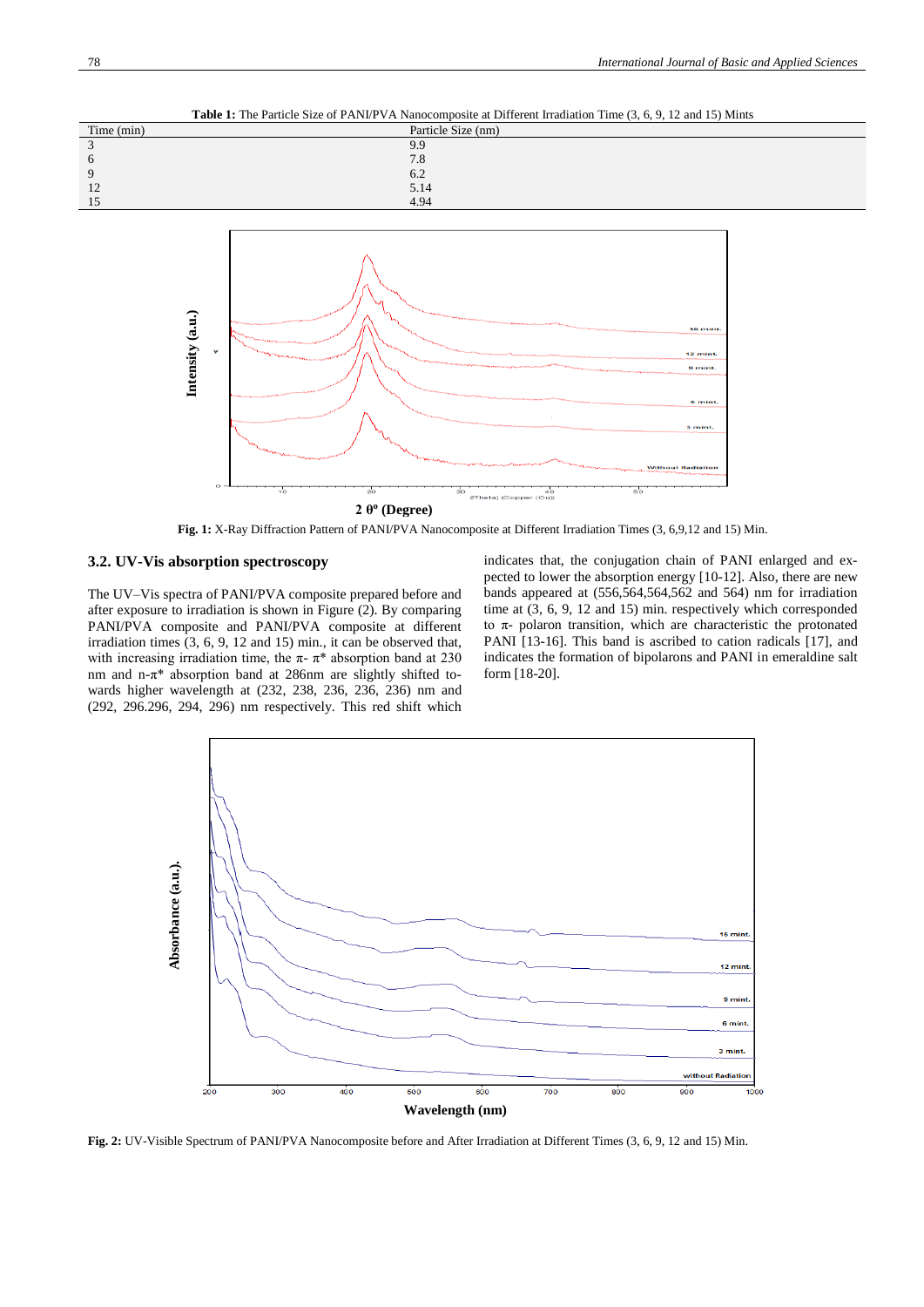### **3.3. Dielectric properties**

#### **3.3.1. Dielectric constant**

The variation of the real part of dielectric constant PANI/PVA composite and PANI/PVA nanocomposite films prepared at different irradiation times, (3,6,9,12 and 15 )min., as a function of frequency ranging from 500 kHz to 5 MHz and measured at different temperatures (303,333,363 and 393)  $K^{\circ}$  are shown in Figure (3(a-f)). From figure, it is clear that the dielectric constant increases with increasing of temperature. This increase may be attributed to the orientation of the dipoles which formed from the charge carriers. The increase in temperature increases the ability of dipoles to align along the applied field [21] and thereby increasing the effective length of dipole which, in turn, should cause increasing the capacitance [22] and hence increase the dielectric constant.

These phenomena in dielectric materials are associated with a frequency- dependent orientational polarization. However, in nanocrystalline materials, the space charge polarization plays a significant role. This is due to the large number of electron and hole traps at the surface of nanomaterials.

At low frequencies, the permanent dipoles align themselves along the field and contribute fully to the total polarization of the dielectric. At higher frequencies, the variation in the field is too rapid for the dipoles to align themselves, so their contribution to the polarization and, hence, to the dielectric permittivity can become negligible. Therefore, the dielectric permittivity decreases with increasing frequency.



Frequency (Hz)  $\times 10^5$  Frequency (Hz)  $\times 10^5$ 

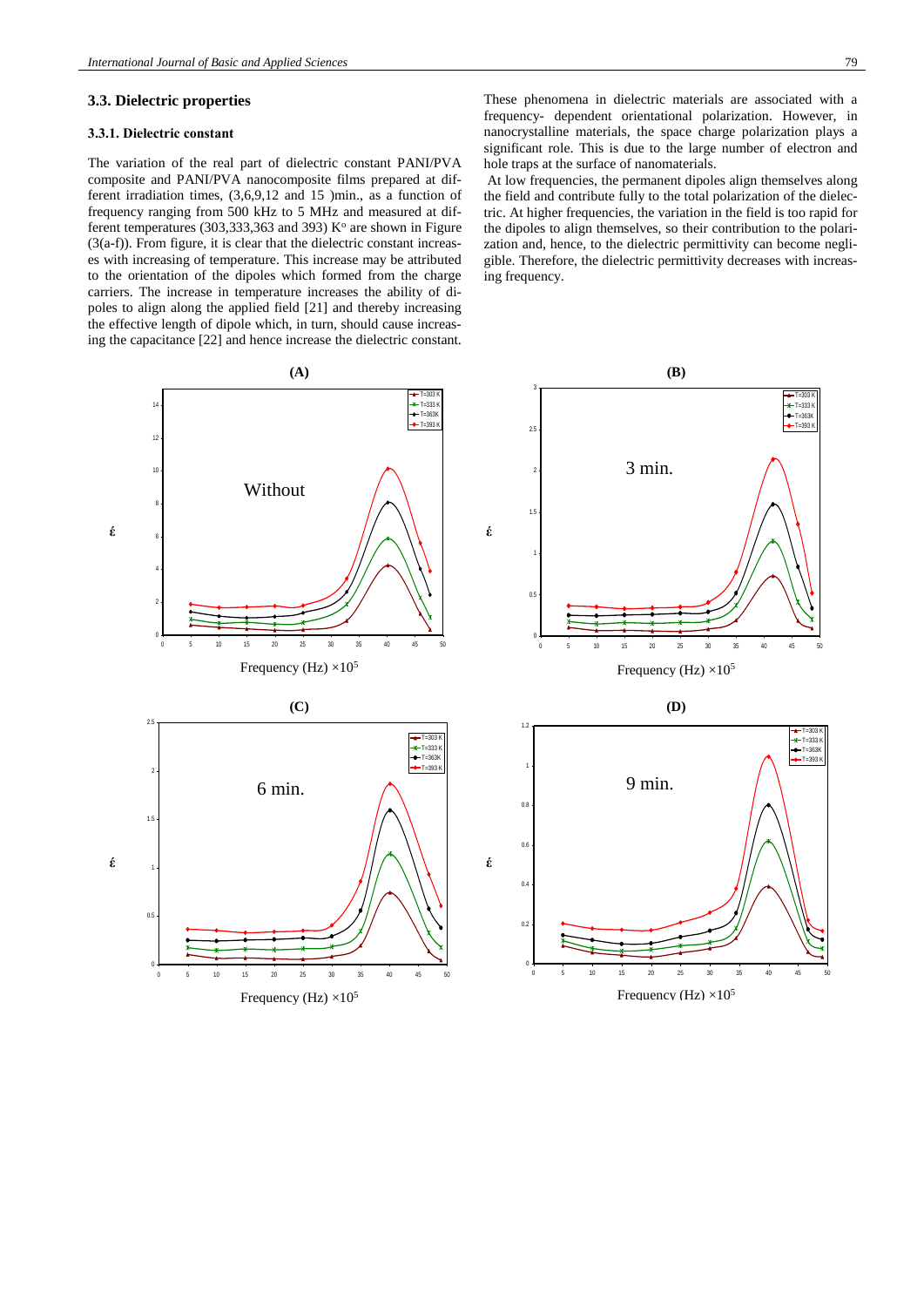

**Fig. 3:** (A-F)): Variation of Dielectric Constant for PANI/PVA Composite and PANI/PVA Nanocomposite with Irradiation Time at (3, 6, 9, 12 and 15) Min., As Function of Frequency at Different Temperature.

The variation of the real part of dielectric constant for PANI/PVA composite and PANI/PVA nanocomposite films slightly decreased with increasing of frequency up to 2.5 MHz. This may be attributed to the tendency of dipoles in PANI/PVA composite and PANI/PVA nanocomposite to orient themselves in the direction of the applied field. However, by increasing frequency the dielectric (έ) constant increases to reach a maximum value about 4MHz. This may be due to the release of the frozen dipoles and their cooperative motion with adjoining segments in the main chain and this frequency the molecule started to rearrange their conformations. The dielectric values were decreased again in the PANI/PVA composite and PANI/PVA nanocomposite up to 5MHz. This may be due to the increase of charge carriers in which decrease the dielectric constant. The effect of high frequency on (έ) is very clear in all samples under investigation such that by increasing frequency, (έ) It deceases until it reaches a minimum at 5 MHz. It could be explained by dipoles orientation, which difficult to rotate at high-frequency range [23]. On the other hand, it can explain the increase of the dielectric permittivity with increasing temperature by the increase in polarization as the segmental

parts are oriented by the external field accompanied by the applied frequency. It can also be seen that, the dielectric constant almost decreases with the increase of frequency due to the dielectric dispersion. This is because the dipoles cannot follow the alternation of the field without a measurable lag because of internal retarding or friction forces.

#### **3.3.2. Dielectric loss**

The variation of dielectric loss ε" for PANI/PVA composite and PANI/PVA nanocomposite with increasing the irradiation times, at (3, 6, 9, 12 and 15) mints, as a function of frequency in range (500 KHz-5MHz) at different temperatures (303,333,363 and 393 K<sup>o</sup>) is shown in Fig. (4 (a-f)). From these figures, clearly, all dielectrics have two types of losses [24]. One is a conduction loss, representing the flow of actual charge through the dielectric. The other is a dielectric loss due to movement or rotation of the atoms or molecules in an alternating electric field.



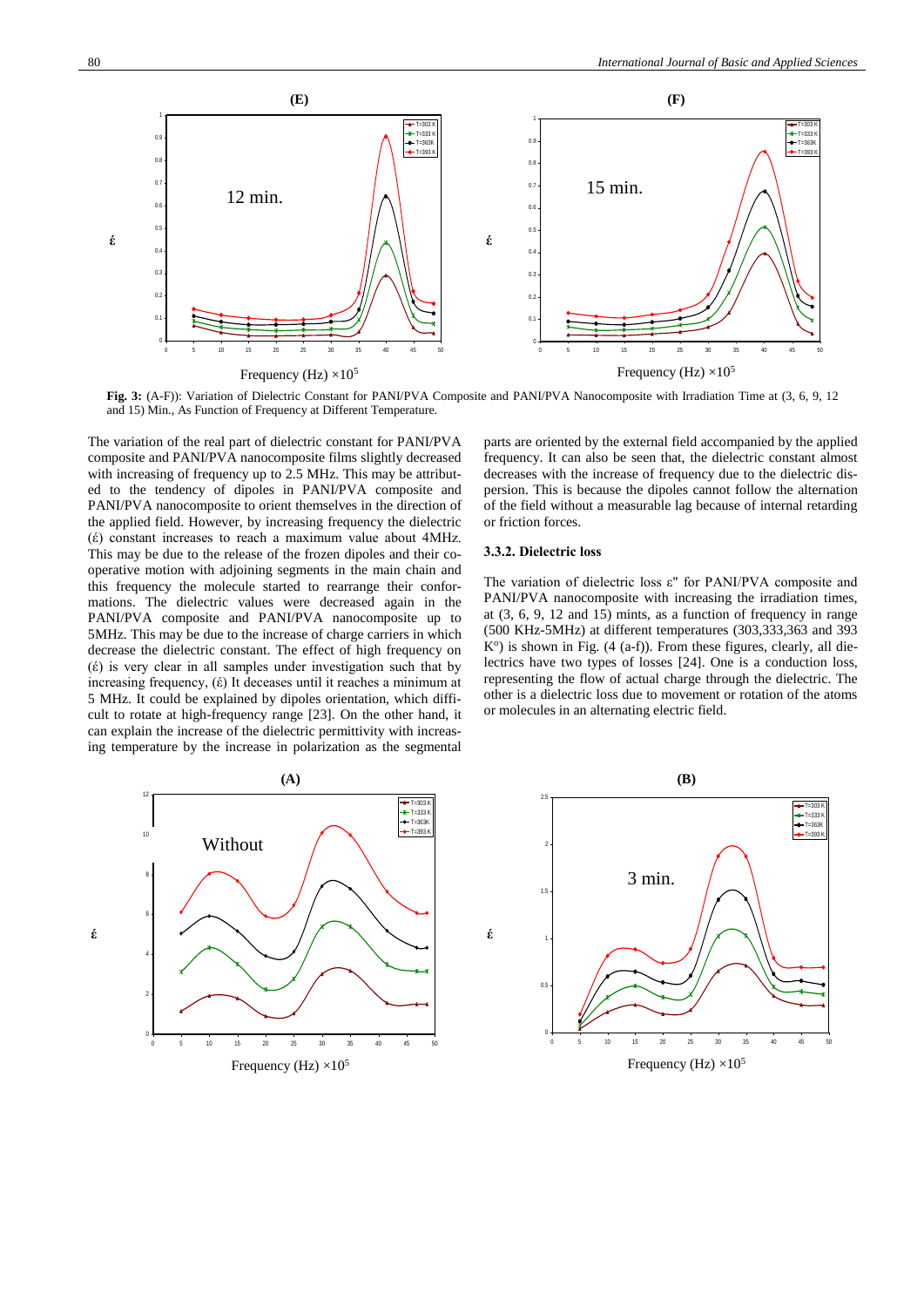



**(C) (D)**

**Fig. 4:** (A-F)): Variation of Dielectric Loss of PANI/PVA Composite without and with Irradiation Time at (3, 6, 9, 12 and 15) Min. as Function of Frequency at Different Temperatures.

Dielectric loss exhibits two loss maximum; one around lower frequency and the other around higher frequency. The first dielectric loss maximum at lower frequency, ≈15 KHz corresponds to the-relaxation peak and the second dielectric loss maximum at higher frequency,  $\approx 3.5$  KHz depicts α'-relaxation peak, may be assigned to ion's migration in the disordered structure of the PANI/PVA nanocomposite as indicated by Einfeldt et al .[25], [26].

Also, this is may be attributed to the increased mobility of polar groups and increase in the number of mobile dipoles at this frequency [27]. Also, after the maximum peak at  $\approx 3.5$  MHz the ( $\varepsilon$ ") was decreased again due to the low distributed of the orientational dipole due to the decreasing in the crosslinkage [22].

#### **3.3.3. Dielectric loss angle (dissipation factor)**

The variation of loss factor ( $D$ = tan  $\delta$ ) with frequency at different temperatures of PANI/PVA composite and PANI/PVA nanocomposite with increasing the irradiation times, at (3, 6, 9, 12 and 15) min., as a function of frequency range (500 kHz to 5 MHz) at different temperatures (303, 333, 363, and 393 K $\degree$ ) are shown in Fig. (5 (a-f)). From these Figures it is clear that (tan  $\delta$ ) increases with the increase of temperature at all frequencies. The variation is most prominent at lower frequencies. At higher temperatures the decrease in  $(\tan \delta)$  with frequencies is more rapid. The increase in (tan δ) especially at higher temperature and in the low frequency region is presumably due to the increase in the number of thermally generated free carriers [28].

Therefore, we determined composites by observing the frequencyindependent value of tan δ obtained from a multi frequency plot of tan δ vs. frequency. The general trend is a steady decrease in the tan  $\delta = (\varepsilon''/\varepsilon)$  values with increasing frequency due to the relatively dominant contribution of the storage dialectical constant to the loss constant. By comparing (tan δ) of PANI/PVA composite with PANI/PVA nanocomposite, it can be seen that, the phase transition of PANI/PVA composite at frequency  $(27.8) \times 10^5$  Hz, shifted to  $(28.09, 29.29, 30.37, 31.79, 30.33.2) \times 10^5$  Hz, for PANI/PVA nanocomposite at  $(3,6,9,12$  and 15 )min., respectively.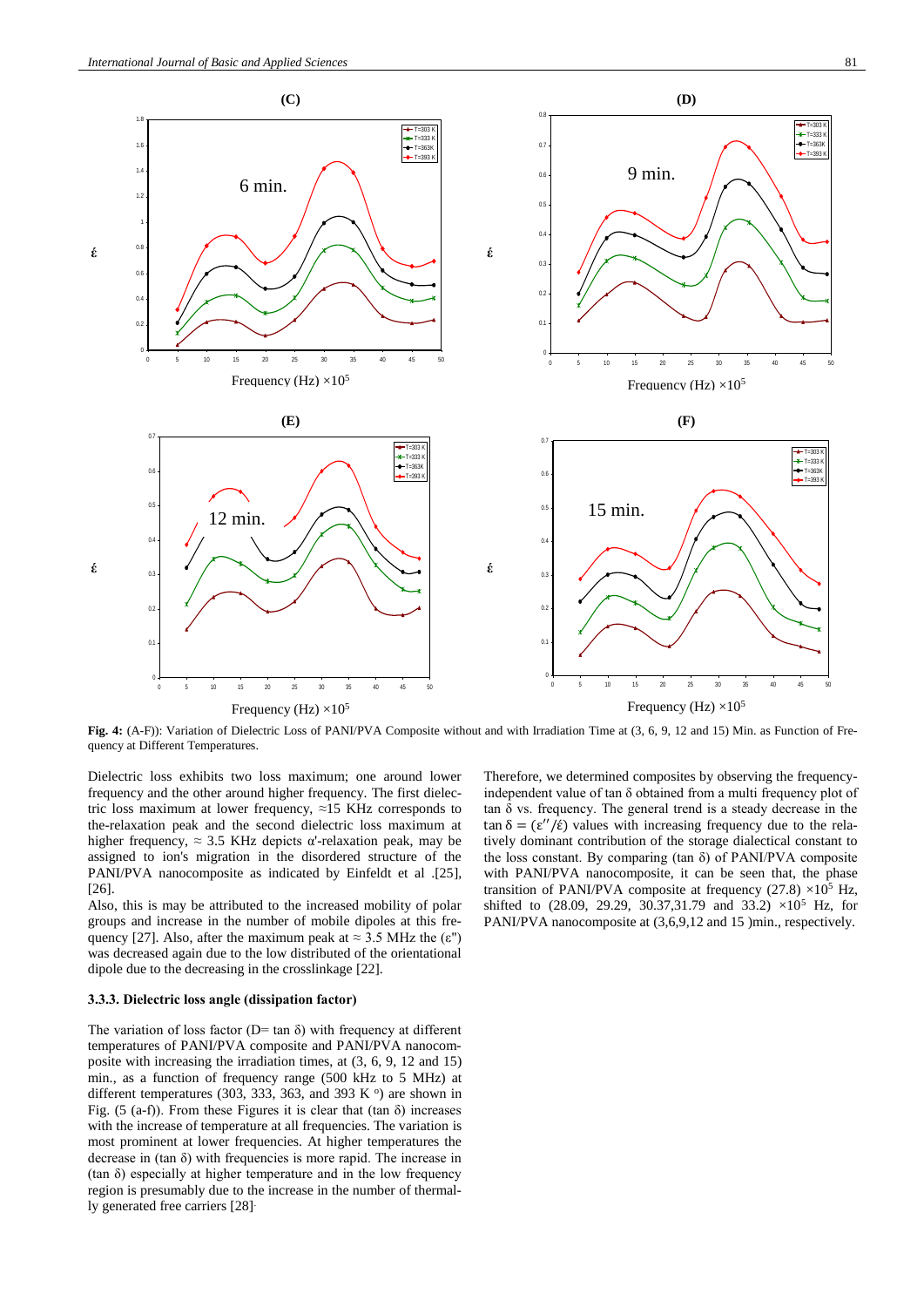

Fig. 5: (A-F)): Variation of Loss Factor of PANI/PVA Nanocomposite without and with Irradiation Time at (3, 6, 9, 12 And 15) Min., as Function of Frequency at Different Temperature.

The apparent relaxation times are calculated from the equation:

$$
\log(\tau) = \log\left(\frac{\epsilon''}{\omega}\right) - \log(\hat{\epsilon} - \epsilon_{\infty})\tag{3}
$$

Where  $\omega$  is the angular frequency and,  $\varepsilon_{\infty}$  is the unrelaxed constant (the dielectric constant obtained at such a high frequency that no dipole relaxation takes place) and  $\tau$  is the relaxation time.

Applying linear fitting for the data in Fig. (6 (a-f)), the values of relaxation time (τ) could be obtained for the investigated samples with increasing the irradiation times, at (3, 6, 9, 12 and 15) min., as a function of frequency at different temperatures are shown in Figure and are listed in Tables (2). From this tables, it can be observed that relaxation time of PANI/PVA composite is higher than that of PANI/PVA nanocomposite due to stronger bonds in pure polyaniline chain than nanocomposite. This attributed to the molecular motion in this transition and the dipoles are more free in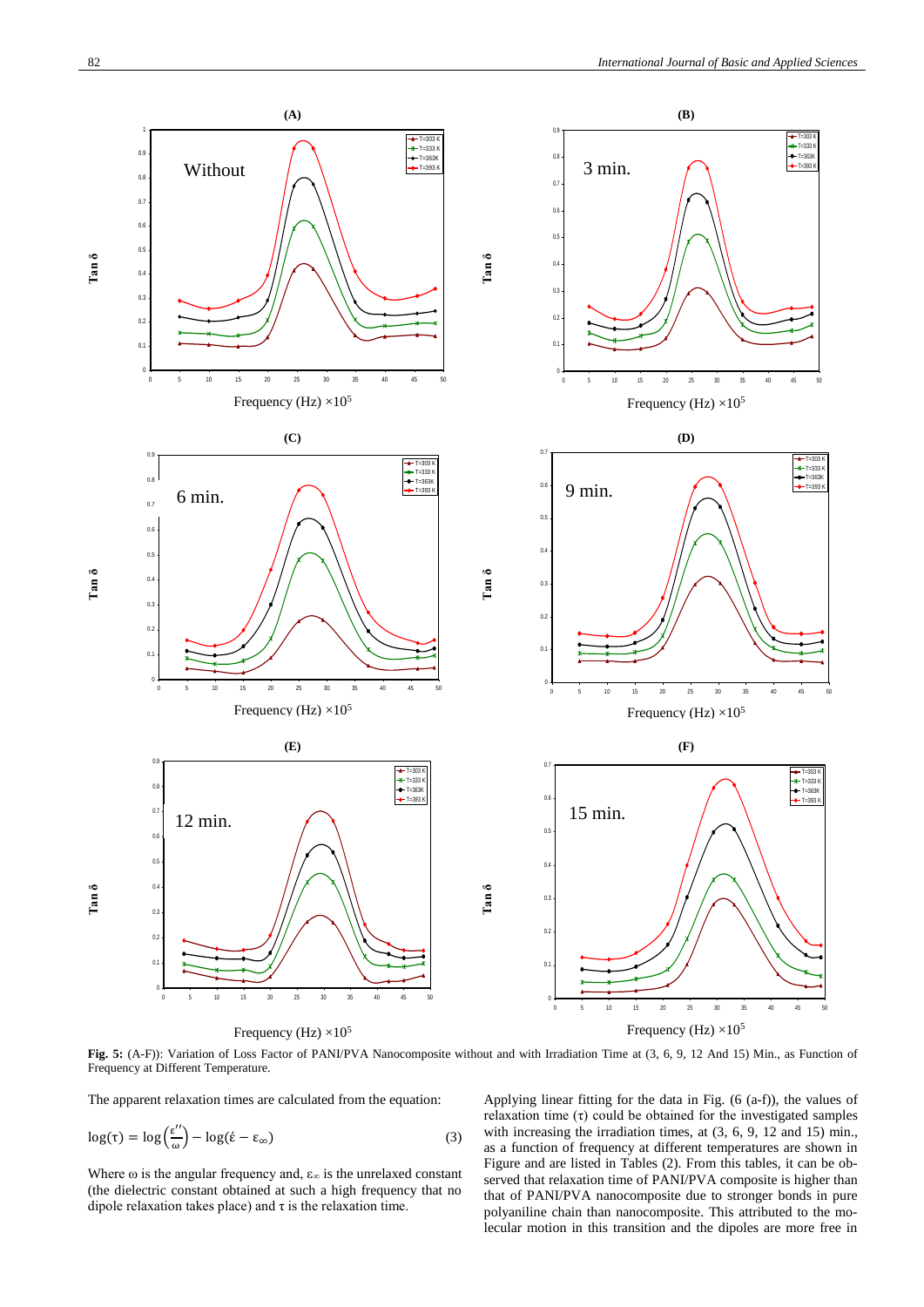$\ddot{\phantom{0}}$ 

the present sample.This can be attributed to the incorporation of ions between the polymer chains which make destruction in the internal interaction. Also it can be observed that the relaxation times become shorter as the irradiation increased which indicates that multiple path of the system to be relaxed due to high availability of free charges. From the whole data, it can conclude that the relaxation time is relatively reduced with increasing temperature of sample; this may be due to intrinsic behavior [24].

PANI/PVA composite at 6 min. PANI/PVA composite at 9 min. Temperature<br>(K)  $log(t)$  τ  $log(t)$  τ  $log(t)$  τ 303 333 363 393 -7.510 -7.488 -7.477 -7.469 5.5  $x^{-7}$ 5.59 x-7  $5.6 \times \frac{7}{7}$  $5.7 x$ -.5303 -7.524 -.5158 -.5095 5.3 x-7  $5.4 \times 7$  $6.4 \times \frac{1}{2}$ <br>6.7 x  $-7$  $6.7 x$ 

**Table 2:** Relaxation Time for PANI/PVA Composite before and after Different Irradiation Time

|                    | PANI/PVA composite |                |              | PANI/PVA composite at |  |
|--------------------|--------------------|----------------|--------------|-----------------------|--|
|                    |                    |                | $3$ min.     |                       |  |
| Temperature<br>(K) | $\log(\tau)$       | τ              | $\log(\tau)$ | τ                     |  |
| 303                | $-7.509$           | $5.5 \times 7$ | $-7.512$     | $5.5 \times 7$        |  |
| 333                | $-7.404$           | $5.8 \times 7$ | $-7.454$     | $5.7 \times 7$        |  |
| 363                | $-7.326$           | $6.4 \times 7$ | $-7.436$     | 5.8 x $^{-7}$         |  |
| 393                | $-7.303$           | $6.7 \times 7$ | $-7.423$     | $5.9 x^{-7}$          |  |

|                    | PANI/PVA composite at |                  | PANI/PVA composite at |                |
|--------------------|-----------------------|------------------|-----------------------|----------------|
|                    | $12 \text{ min.}$     |                  | $15$ min.             |                |
| Temperature<br>(K) | $log(\tau)$           | τ                | $\log(\tau)$          | τ              |
| 303                | $-7.569$              | $5.1 \times 7$   | $-7.722$              | $5.4 \times 7$ |
| 333                | $-7.550$              | $5.2 \times 7$   | $-7.664$              | $5.7 \times 7$ |
| 363                | $-7.544$              | 5.31 $x^{-7}$    | $-7.523$              | 5.8 x $^{-7}$  |
| 393                | $-7.537$              | $5.37 \times -7$ | $-.5713$              | $5.9 x^{-7}$   |



**Fig. 6:** (A-F): the Relation between Log T and 1/T (K)<sup>-1</sup> for PANI/PVA Nanocomposite before and after Irradiation Times At (3, 6, 9, 12 and 15) Min., as